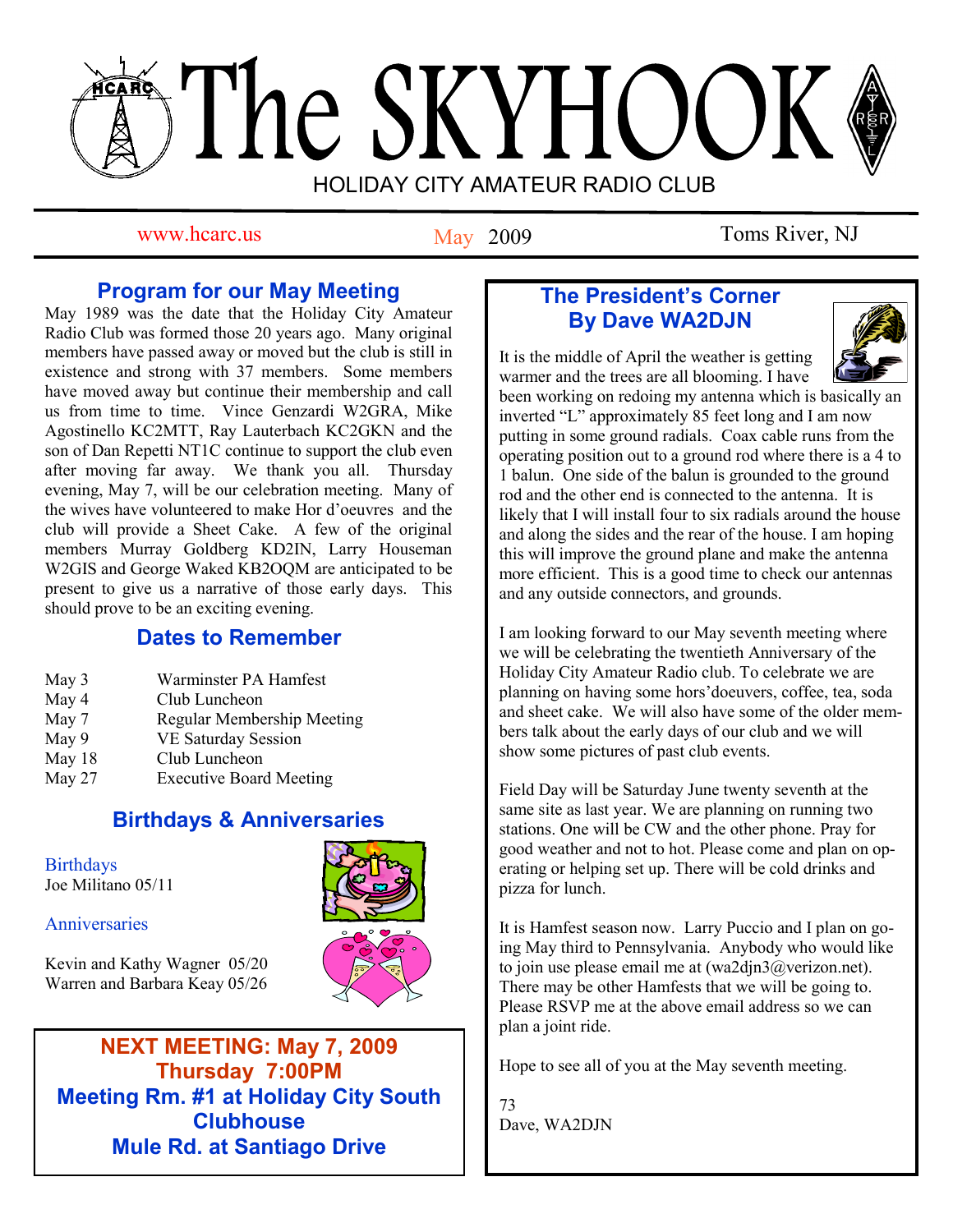# **Remembering My Novice Days**

Author Unknown

My novice days, or almost Novice days, culminated in receiving an official FCC notice that a neighbor was complaining about my station. TVI! No she claimed I was interfering with her washing machine. Remember, these were the days of electromechanical timers – washing machines did not have the electronics they have today. These were also kinder, more gentile days. I called the FCC office and asked what to do. After the FCC engineer stopped laughing, he told me just reply to their letter that I have examined my 6L6 transmitter and can find no way it could be interfering with the washing machine in question.

## **SYMBOL ADDED TO MORSE CODE**

The Associated Press

Morse code is entering the 21st century -- or at least the late 20th.

The 160-year-old communication system now has a new character to denote the "@" symbol used in e-mail addresses. In December, the International Telecommunications Union, which oversees the entire frequency spectrum, from amateur radio to satellites, voted to add the new character. The new sign, which will be known as a "commat," consists of the signals for "A" (dot-dash) and "C" (dash-dot-dash-dot), with no space between them. The new sign is the first in at least several decades, and possibly much longer. Among ITU officials and Morse code aficionados, no one could remember any other addition. "It's a pretty big deal," said Paul Rinaldo, chief technical officer for the American Radio Relay League, the national association for amateur radio operators. "There certainly hasn't been any change since before World War II." The change will allow ham radio operators to exchange emails more easily. That is because -- in an irony of the digital age -- they often use Morse to initiate conversations over the Internet. "People trade their e-mail addresses a lot," said Nick Yocanovich, a Morse code enthusiast who lives in Arnold, Md. Morse code uses two audible electrical signals -- short "dots" and slightly longer "dashes" -- to form letters, numbers and punctuation marks. Created in the 1830s by Samuel F.B. Morse, who invented the telegraph, the electronic signaling system spread across the world, and until the past few decades, it was used widely by the public, industry and government. "It was the beginning of the Information Age," said Gary Fowlie, Chief of Media Relations and Public Information for the ITU, which has its headquarters in Geneva, Switzerland.

When Morse died in 1872, more than 650,000 miles of telegraph wire circled the globe. By the early 20th century, Morse messages were being sent wirelessly, via radio.

Perhaps the most famous Morse communication is the international distress signal S-O-S. It consists of three dots, three dashes, and three more dots.

Today it's largely the province of ham radio operators, including 700,000 in the United States. While not all of them communicate regularly in Morse, almost all are familiar with it. Some ham operators wouldn't mind more changes to spice up the language. While Morse code has a period, a question mark, and even a semicolon, it offers no simple way to articulate excitement. "I was hoping they'd add a character for the exclamation point," said Yocanovich, who is active in the International Morse Preservation Society. "It expresses an emotion that's difficult to get across any other way."

#### *Our VE Crew*

Murray KD2IN, Bill AC2F, John K2JWH, Ed W1EAP, Larry K2QDY, Jamie W2QO, John KQ4WR, Jack KC2FS, Stan KB2PD Steve N2WLH, Kevin W2FA Ed WA2NDA.

#### **CLUB COMMITTEES**

*Refreshments:* John K2WJH, Carl W2PTZ *www.hcarc.us Webmaster*: Steve N2WLH, Kevin W2FA *Publicity:* Ed W1EAP *Programs*: Murray KD2IN *Sunshine*: John W2JWH *Event Food Committee*: Grace-Marie (K2QDY) *Field Day*: Larry K2QDY *VE Sessions*: Bill AC2F, Larry K2QDY plus the "crew" *Skyhook*: Larry K2QDY *Funds Raising*: Open *Membership*: Bill AC2F

#### HOLIDAY CITY AMATEUR RADIO CLUB Toms River, New Jersey

Web Site www.hcarc.us<br>Dave Ottenberg President Dave Ottenberg WA2DJN 732 505-5953<br>
Vice President Ed Picciuti WIEAP 732 736-0955 Vice President Ed Picciuti W1EAP 732 736-0955<br>Secretary Norm Smith W2PXE 732 920-5423 W2PXE 732 920-5423 Treasurer Joe Militano KC2QLA 732 657-7092 Executive Board Don Smith W2III 732 505-4821 Executive Board Larry Puccio K2ODY 732 349-2950 Executive Board Bill Haldane AC2F 732 240-7064<br>Executive Board John Hann W2JWH 609 660-0985 Executive Board John Hann W2JWH 609 660-0985<br>W2HC Trustee  $\frac{1}{2}$ Don Smith W2III 732 505-4821 W2HC Trustee Don Smith W2III 732 505-4821

Membership is open to all interested persons. Ham license is not required. Dues are \$20.00 per year, payable Jan. 1st . Members joining during the year will have the dues prorated. Family membership \$10.00

------------------------------------------- Meetings are held on the first Thursday of every month, at 7:00 pm. Location: Meeting Room #1 in the Holiday City South Clubhouse. Directions: Go to Mule Rd. and to the corner of Santiago Drive. Turn into Santiago Dr., then into the parking lot in front of the pool. Enter bldg. on right.

The SKYHOOK is published monthly. Editor and Publisher: Larry Puccio K2QDY phone: 732 349-2950 E-mail lpuccio1@comcast.net<br>Send all newsletter items to: Larry Puccio 22 Sabinas Street Larry Puccio 22 Sabinas Street Toms River, NJ 08757-6445

------------------------------------------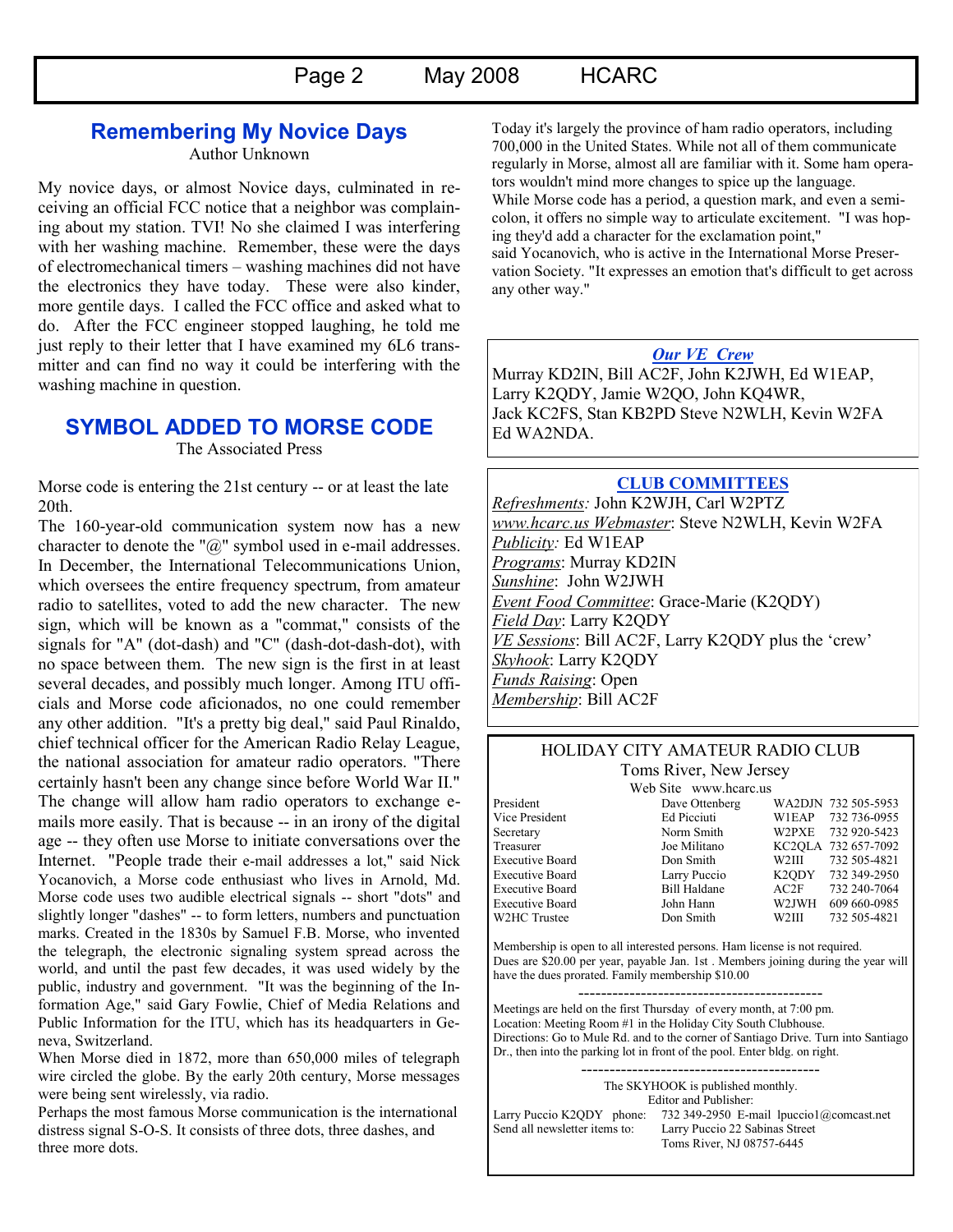## **My introduction to Ham Radio** By Larry Puccio K2QDY

I was thirteen years old and living with my family in New York City when I first discovered an interest in electronics. The radio intrigued me and I got hold of some information about how to build a crystal radio set. The instructions called for a cylindrical cardboard tube and actually suggested using an oatmeal box. I was able to get the oatmeal box but I had to eat the Quaker oats every morning for I can"t remember how long until the box was empty. In the mean time there was a place in New Your City called Cortland Street, also known as "Radio Row", where you could purchase almost any kind of electrical part you wanted. One Saturday morning I got on the subway train and went into Manhattan. The second stop in Manhattan was the Cortland Street station and you then entered into a fascinating world of surplus electronic parts never to be seen again after the World Trade Center construction had begun. The walk was about three blocks from the station and there you were at the head of the world capital called "Radio Row." It extended from Broadway to the West Side Highway, approximately three blocks long. There was store after store of military surplus electronic equipment, army radios, wire even an radar set if you wanted. There I was able to buy a spool of 26 gauge wire and I found a piece of Gallium. It was about 3/8 inch in diameter by 3/8 inch high in a round metal container. I also found the surplus headphones I needed for the project. I think they were 2000 ohms impedance with a cloth covered metal head band. Back on the Independent line "A" train for home and let's get started on this project.

The first thing I had to do was to wind many turns of the 26 gauge wire that almost filled the oatmeal box from one end to the other. The instructions said to clean off the enamel from a section of the wire about  $1\frac{1}{2}$  inch long and make a loop out of this cleaned section. This later would become tuning taps on the finished coil. After a few failed attempts at winding the many turns and cleaning the taps I finally got the assembly finished. The next step was to mount and fasten the coil onto a wooden board and also mount the gallium crystal near to the coil. I had to fabricate a "Cats Whisker" detector out of a piece of stiff wire with a straight pin connected to one end of the wire and tap wrapped around the other end so I would be insulated from the wire. This assembly would be mounted on a pivot point in such a way that the straight pin would contact the surface of the crystal. You actually had to move it around contacting various surface points of the crystal to get the best signal strength out of this radio. I mounted two Fanstock clips to the board where the headphones would be connected. The entire circuitry was connected in series. The coil to the crystal holder, to the Cats Whisker to the headphones and back to the coil.

The next thing I did was to run a wire out my bedroom window which was on the second story of our row house out to the back yard to a tree behind the garage. The moment of truth was at hand and the family was standing by when I connected the antenna to the coil a ground wire to the steam radiator and put on the headphones. Everyone knew I had succeeded by the ear to ear grin on my face. They all took turns listening to WABC and WCBS on my crystal radio set. You could get more stations by moving the taps on the coil and repositioning the Cats Whisker.

At fourteen I started in High School and was really into radio. The school I attended was an all boys school and some of the would be scientist quickly searched each other out talking about their radio sets. Back at home I was intrigued by the huge TV antenna on top of the neighbor"s house down the street from where I lived. There was something going on at that house because sometimes on the regular radio and TV we would hear strange voices. One Saturday I set out for the end of the block and rang the neighbor"s bell. His wife came to the door and I introduced myself to her telling her I was curious about the big antenna on the roof. She invited me in and called her husband up from the basement. This was the first time I meet my Elmer, Ed O"Brien W2LJF. Ed talked to me a little and then invited me to come down to the basement laboratory where I was fascinated by a huge six foot high black Relay Rack home brew transmitter and a very impressive receiver. He had a glass panel in the front of the transmitter and I was able to look inside as see the glow from the 4-125 tubes that were in the finals. I thought his guy was probably a genius. Well he sat me down next to his operating desk and began speaking into the microphone in a strange language. CQ CQ CQ this is W2LJF W2LJF. This went on three or four times and then he said " W2LJF is carefully tuning and listening what say someone please." Much to my surprise a voice came out of the speaker and the other fellow was answering his call. He went through the usual exchange of names, locations and signal reports and on the next transmission he told the other fellow that his neighbor was in the shack and would let me speak. This was the most terrifying thing that could happen to me. I was at a loss for words and barely was able to get my name out.

When I returned to school that next Monday morning little study was done and everyone was interested in hearing about my experience on the air. I continued to visit Ed and Helen his wife and soon began to study the Morse code. I also had gotten a license manual and studied the questions for the Novice class license. In those days the progression was from Novice to Technician or General and then to Advanced class. That summer I studied very hard and with Ed"s tutoring I was ready to take the novice test. The novice test was administered by another ham with a General or higher class license and so I sent off to the FCC for the Novice test. Ed gave me the code test and when I passed the five words per minute test he had made up he opened the written portion and I began to answer those questions. After the test he told me he thought I had passed and would mail off the test to the FCC. The long wait for the FCC to issue the license began. It seemed like forever but maybe six or seven weeks later I was issued the call sign KN2QDY. That was in 1954. The "N" stood for Novice class. Ed had loaned me an old Hallicrafters Sky Rider receiver and I was able to listen to CW and some hams on AM.

I joined the ARRL and began to receive QST magazine. In one of the issues there was an article about a two tube transmitter. An oscillator stage and a final amplifier. I think the oscillator was a 6AG6 and the final was a 6146. This transmitter was a crystal controlled 80 and 40 meter gutless wonder running a whopping 70 watts.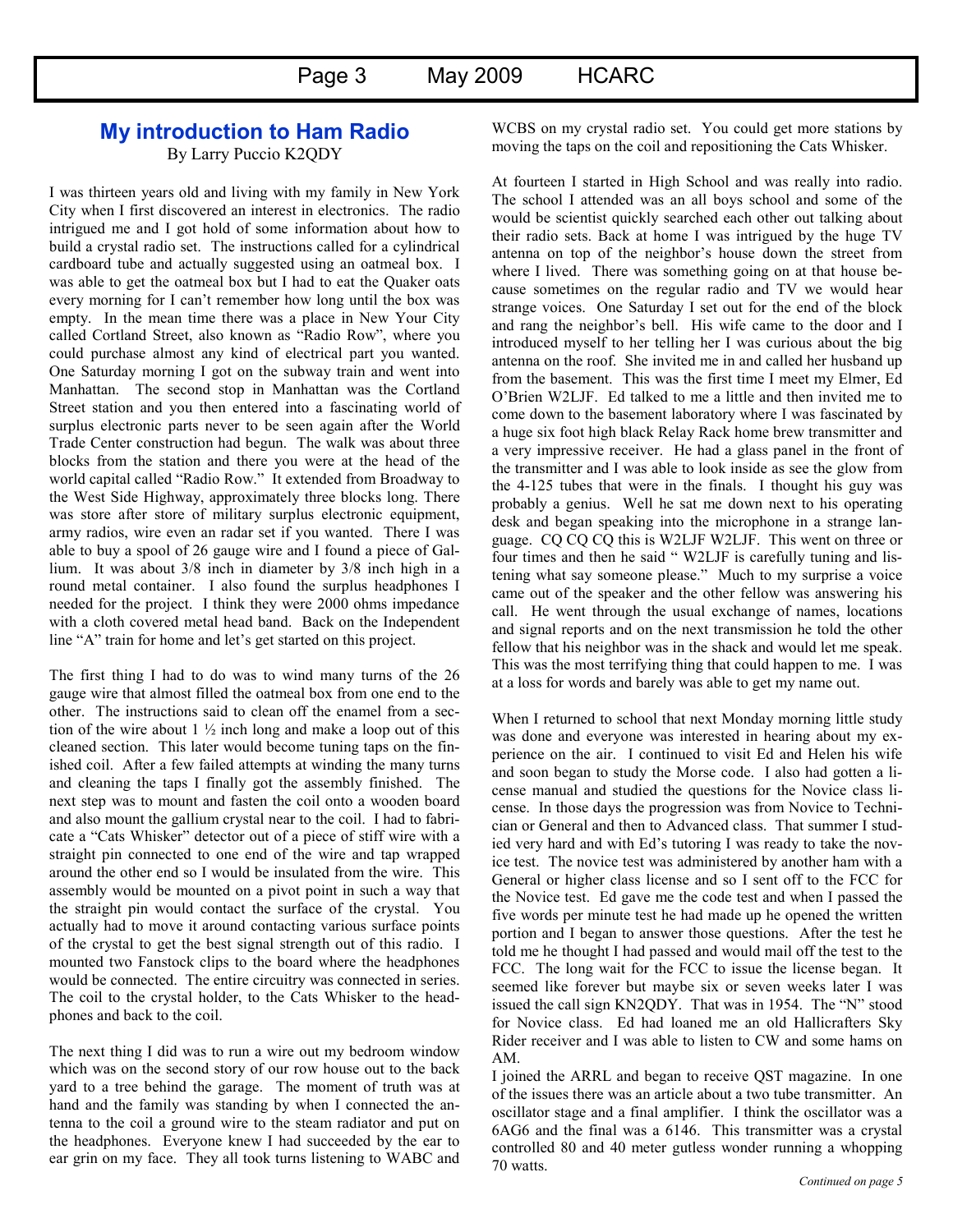## **How's DX Cont'd**

By Russ Young WA2VQV

**Joe, KC2QLA Worked:**

**20 Meters SSB:** IW3SNW Italy, LZ1ANA Bulgaria, CO4LS Cuba, ES9C Estonia, VN2BQ Nicaragua, NP2KW Virgin Is., LY8O Lithonia, F5UTN France, 8P5A Barbados, OE3DIA Austria,YD1RDX Venezuela, DK6XZ Germany.

**40 Meters CW:** VC3Y Canada, AM7M Spain.

**Russ, WA2VQV Worked**:

**30 Meters CW:** 6Y8XF Jamaica, YV1NX Venezuela.

**30 Meters PSK31:** MM0BSM Scotland.

**20 Meters CW:** 6W1SJ Senegal, RX6AM European Russia.

**20 Meters SSB:** 4L4WW Georgia, CO8LY Cuba, CU3URA/ P Azores, EA6AZ Balearic Islands, EA7DX, EH1SSL Spain, EA8AM, EA8YB Canary Islands, F8CHM France, GI7AXB Northern Ireland, IM0/IK0FMB Sardinia, IW3SNW Italy, J73CAJ Dominica, KG4CN Guantanamo, LU3DW/D Argentina, LZ1ANA Bulgaria, OR0A, OT4A Belgium, OZ2HT,

## **Copy center (kop'e sen'ter), n.,**

1. An imitation, reproduction, or transcript of an original. 2. Written matter or artwork to be reproduced in printed form. 3. A place to get your digital Xerox copying, color copies, fax services, e-mail, custom artwork, desktop publishing, scanning, business cards, letter head, envelopes, brochures, resumes, invoices, postcards, flyers, stationary, engineering and architectural prints, plotting, large format color prints, lamination, bindery, folding, padding, cutting custom imprinting, t-shirts, signs, vinyl graphics, self – inking stamps, pickup and delivery.

20 East Water Street, 732.286.2200 Toms River, NJ 08753 fax 732.286.0012

OZ7TM Denmark, RX6AM European Russia, VK2GWK Australia, VP2MKK Montserrat, VP5/K4IRI Turks & Caicos, XF1/ XE2HWB NA-078 Mexico, ZF2ZL Cayman Islands.

**17 Meters CW:** EA8CN Canary Islands, J88DR Saint Vincent, KP2HC U.S. Virgin Islands. I Also made 23 contacts in the Russian DX Phone contest and 123 contacts in the WPX Phone contest.

73 & Good Hunting de Russ, WA2VQV

## **Ladies Auxiliary**

Ten Hametts met on April 21st to discuss the formation of a HCARC Ladies Auxiliary. The ladies had a good brain storming session and decided they would participate in the Toms River Founding Day event on Saturday June 6th. They will have a table there to sell unused items from their homes. The proceeds to benefit the HCARC. The next Auxiliary meeting will take place at the Plaza Diner in Manchester along Route 70 at 11:30 AM on **Wednesday May 6th**. The ladies are going to develop a Charter and to vote on dues for it's members and to plan future fund raising events. On **Friday May 29th** the ladies will meet at 10:00 AM at Charlotte Militano"s house to assemble and price the items to be sold at the Founders Day event. Call Grace Puccio at (732) 349- 2950 for more information.

## **Proudly Serving Customers for over 50 years**

Xerox Copying Fax Service Binding Laminating Laminating Blueprinting Offset Printing Business Cards Photographic Reproductions Color Laser Copies Transparencies Drymounting Engineering Size Copies Color Stats PMTs Stats Art Supplies Enlargement/Reproductions

HOLIDAY CITY AMATEUR RADIO CLUB c/o Larry Puccio 22 Sabinas St. Toms River, NJ 08757-6445